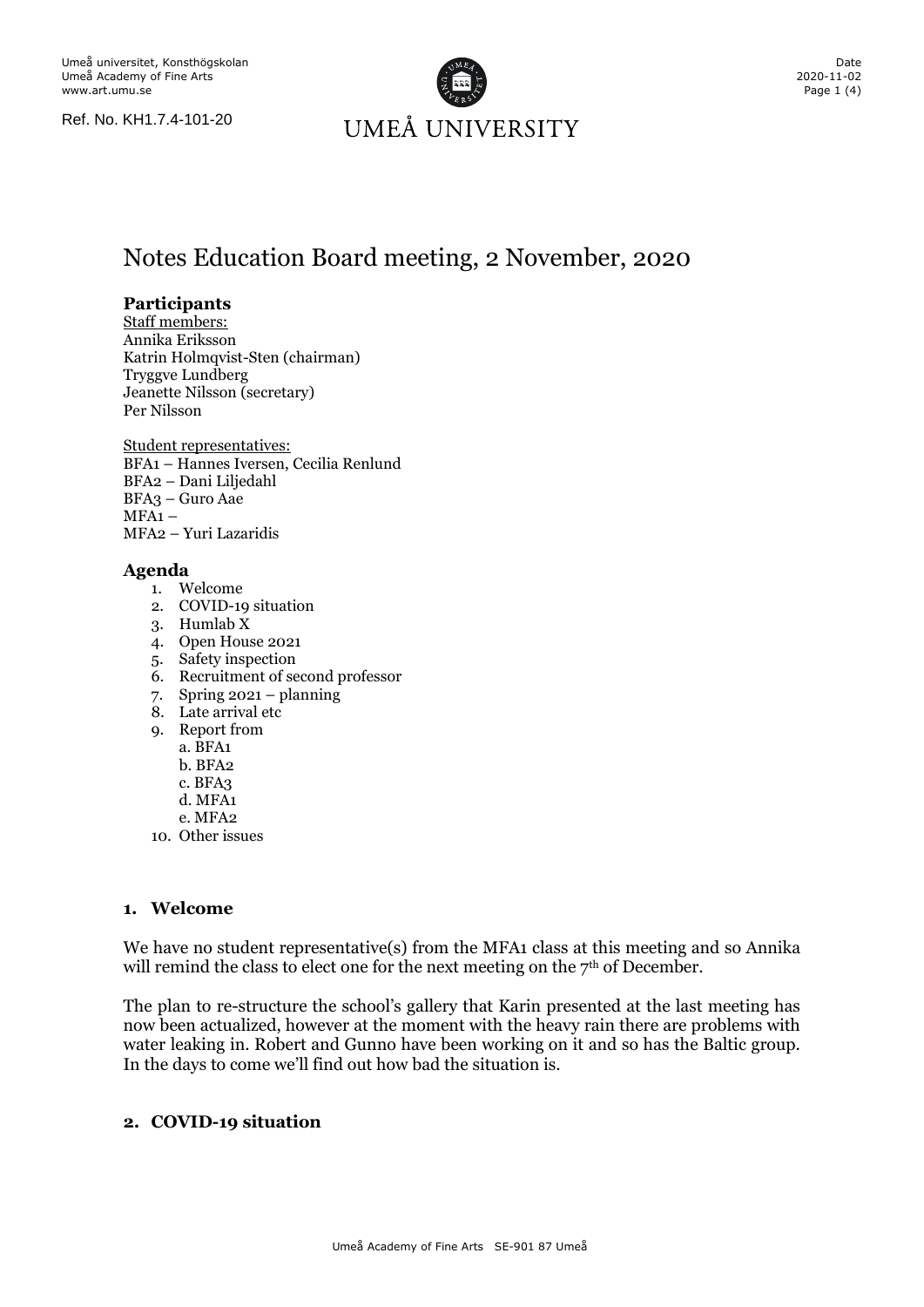

The numbers of people being infected are increasing both abroad and in Sweden. Annika explains the situation in Germany with places being closed/ locked down and people wearing masks when outside. Pelle explains that when taking a test you'll find out within 48 hours if you have the virus or not, and until you get the result you should stay at home.

We all need to take personal responsibility and remind each other to keep distance and to take other precautions such as staying at home whenever feeling slightly ill and to wash our hands often. A discussion arises what we can do more and Annika says that we shouldn't be afraid in for example using masks if necessary. The teachers are the ones who set the standards and need to communicate any rules of conduct to the students.

Guro asks what we can do to inform everyone the importance of this so to avoid closing down the school at all costs. Even though we are reminded about this in the weekly newsletter it may be an idea to send out a reminder email. Closest at hand are the scheduled crits which we hope can take place as planned at the school however some events may have to be re-scheduled to Zoom if we have no other option.

# **3. Humlab X**

Humlab X is a former unit at the Arts Campus which was closed down about a year ago. They were located between the Instute of Design, the School of Architecture, Bildmuseet and us. This space in the basement is now empty and there's a discussion how it can best be used. The library is one actor keen on moving in there as they today have limited space. There is a working group formed for this purpose scheduled to meet every third week on the initiative of Lokalförsörjningsenheten (Building Office) at the university, however no news have yet been presented. Robert Djärv and Desirée Schyman (MFA1) are our representatives in this group. If students are having questions they may contact Desirée.

## **4. Open House 2021**

Open house in 2021 is scheduled 5 February. Normally this is a physical event with open studios, lectures, guided tours, exhibitions and also an opportunity for prospective students to get feedback on their artistic portfolios. This time we have to plan for a digital event and re-think how it can be organized. A working group needs to be formed. Katrin asks if the school should send out a general request or if the Education board representatives could be in charge of the planning. Hannes and Guro are interested in taking part but in addition an email should be sent out!

## **5. Safety inspection**

Next week on Wednesday (11 November) a skyddsrond (safety inspection) is scheduled to take place. Tryggve and Robert will take care of this going through all the studios and other spaces. Robert will soon send out an email with the time for it. Tryggve says that this is done in order to find out if something's wrong from a fire safety point of view or from a work environment perspective.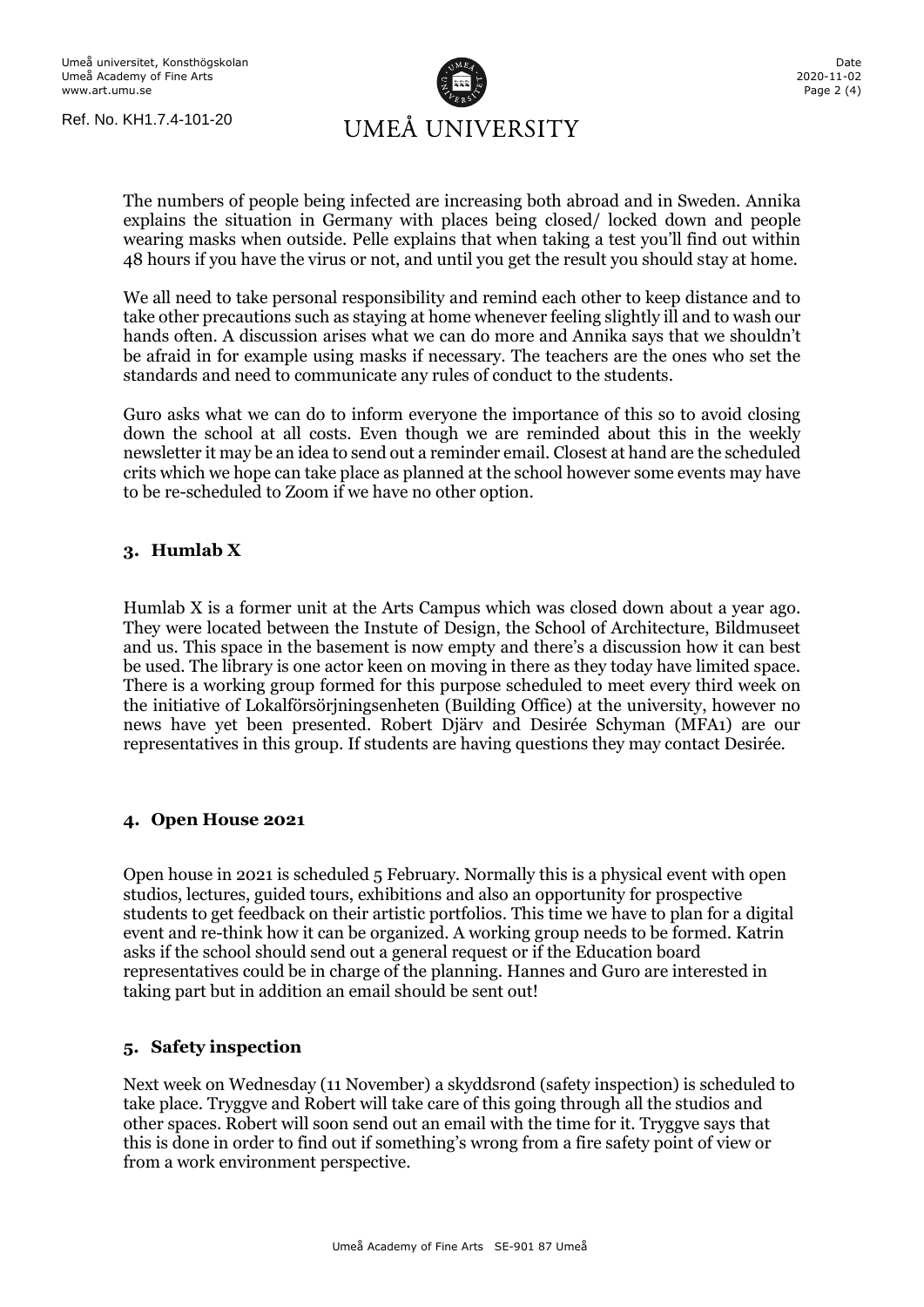UMEÅ UNIVERSITY

#### **6. Recruitment of second professor**

The work in recruiting a second professor is progressing. It is too early for reveling any names but the dates for the lectures are decided. There will be four lectures in total and they will take place during the 2nd week of December:

7 December (before lunch x 1) 8 December (after lunch x 2) 11 December (before lunch x 1)

## **7. Spring 2021 – planning**

Next education board meeting will be devoted to planning for the spring and therefore we need to find out if there are any specific wishes among the students, anything from machines/technical equipment for Lost & Found to workshop themes. Before Monday next week the class representatives should find out from their classes if there are any particular wishes and if so what, then email those to Katrin.

## **8. Late arrival etc**

It's disturbing and takes unnecessary energy away from a class/lecture when students, as well as teachers, arrive late for a class/lecture. It can be time-consuming if the teacher constantly has to repeat what is initially being said. It's disrespectful to the teacher and to the fellow students who may find it difficult to concentrate. Therefore both teachers and students need to remind each other the importance of being on time.

## **9. Report from**

#### **a. BFA1**

The microwave ovens are broken/don't work as they should and there's a wish they could be replaced with new ones. Another idea is to have a microwave oven on each floor to avoid queuing. Katrin will bring it up with Robert. Is equipment in one's studio insured? No, only students themselves are. A problem is there are very few keys available but even so the school need be able to access all rooms and therefore students should not find ways to lock their studios. If there are questions about this talk to Robert.

#### **b. BFA2**

Is it possible to upgrade the sound studio by for example building more sound absorbant walls? Improving the use of the studio is something that don't need to cost so much and there are students willing to help with the work. Could the double studios be used for working space if the students now having them move to single studios? The answer to this is no due to the COVID-19 situation. Do we have the project room on the  $5<sup>th</sup>$  floor for working? No this is no longer available for booking.